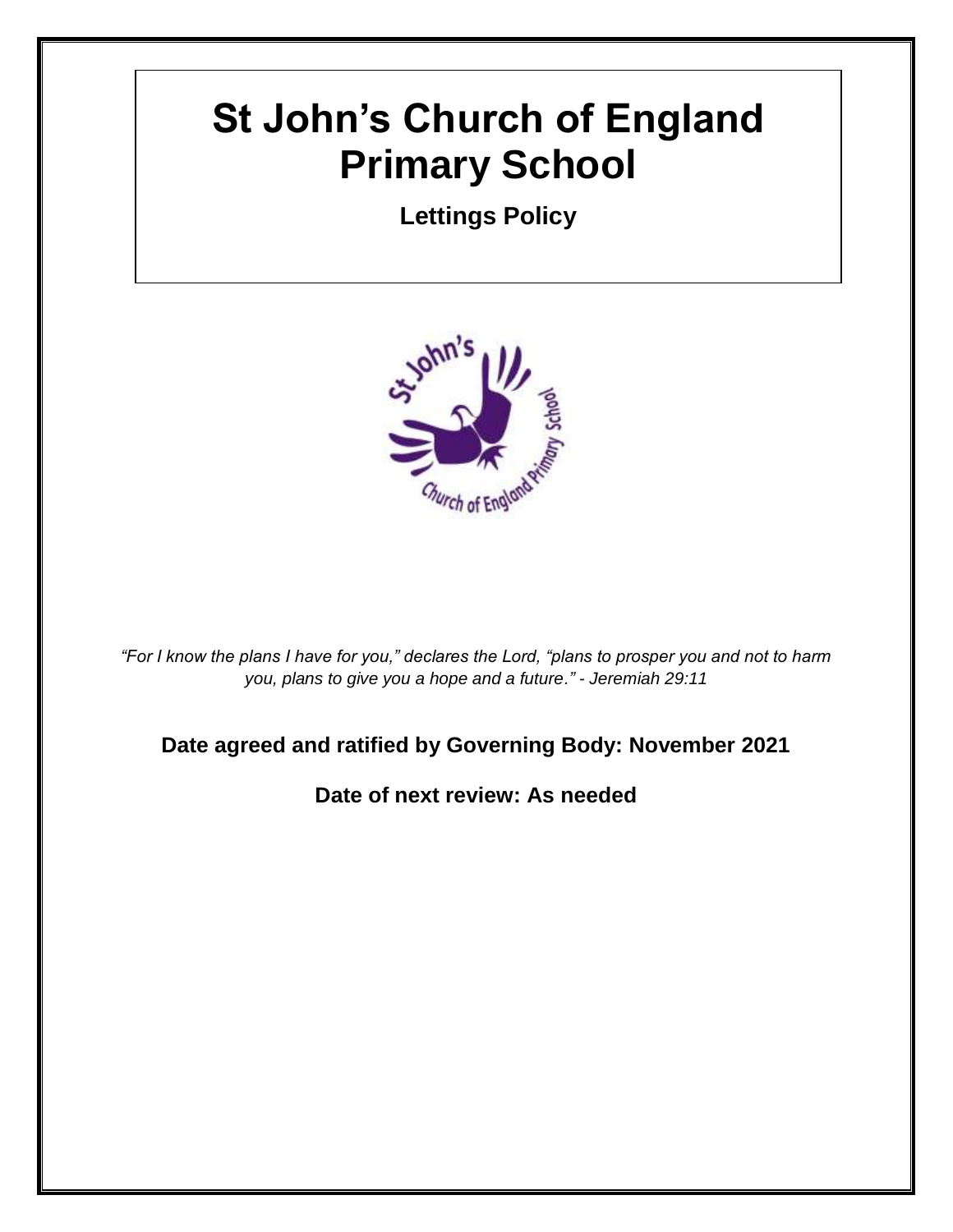### **Philosophy**

St John's Primary School believes that provided there is no interruption to, or curtailment of, school use of the premises, parts of the buildings and grounds may be let to outside bodies during the school day, after the end of the school day, at weekends and during the holidays, to:

- 1. Raise income for the school
- 2. Better integrate the school in to the local community
- 3. Satisfy some of the needs of local individuals, groups and organisations
- 4. Help fulfil the Government Extended Schools initiative
- 5. Increase the use of facilities which may be of necessity underused by the school

#### **Implementation**

Bookings are made through the representative of the school as authorised by the Governing Body and confirmed in writing.

- School activities have priority.
- No bookings are confirmed more than 4 months in advance, although provisional bookings may be made at any time.
- Outline charges are set by the Headteacher/Governors and reviewed annually.
- Specific charges are set at the time of the agreement.
- The VAT liability of the letting is determined at the time of the agreement
- Payment is in advance for single lettings.
- Payment is in instalments for a series of lettings.
- A diary is kept covering all school and outside use of the premises and grounds after school, in evenings, at weekends and in holidays.

Users sign an agreement that covers:

- Terms and conditions relating to type of and length of use
- Cancellation
- Damage
- Insurance
- Charging
- Restrictions on use
- Licensing for the sale of alcohol, or public performances
- Parking

#### **Roles and responsibilities**

The Site Manager is responsible for the construction and regular update of the lettings diary.

- Individual teachers are responsible for informing the Site Manager a term in advance of events outside teaching hours, which will use the school premises.
- Opening and closing the school is undertaken by the Sit Manager or Caretaker, or by prior agreement with an authorised member of staff.